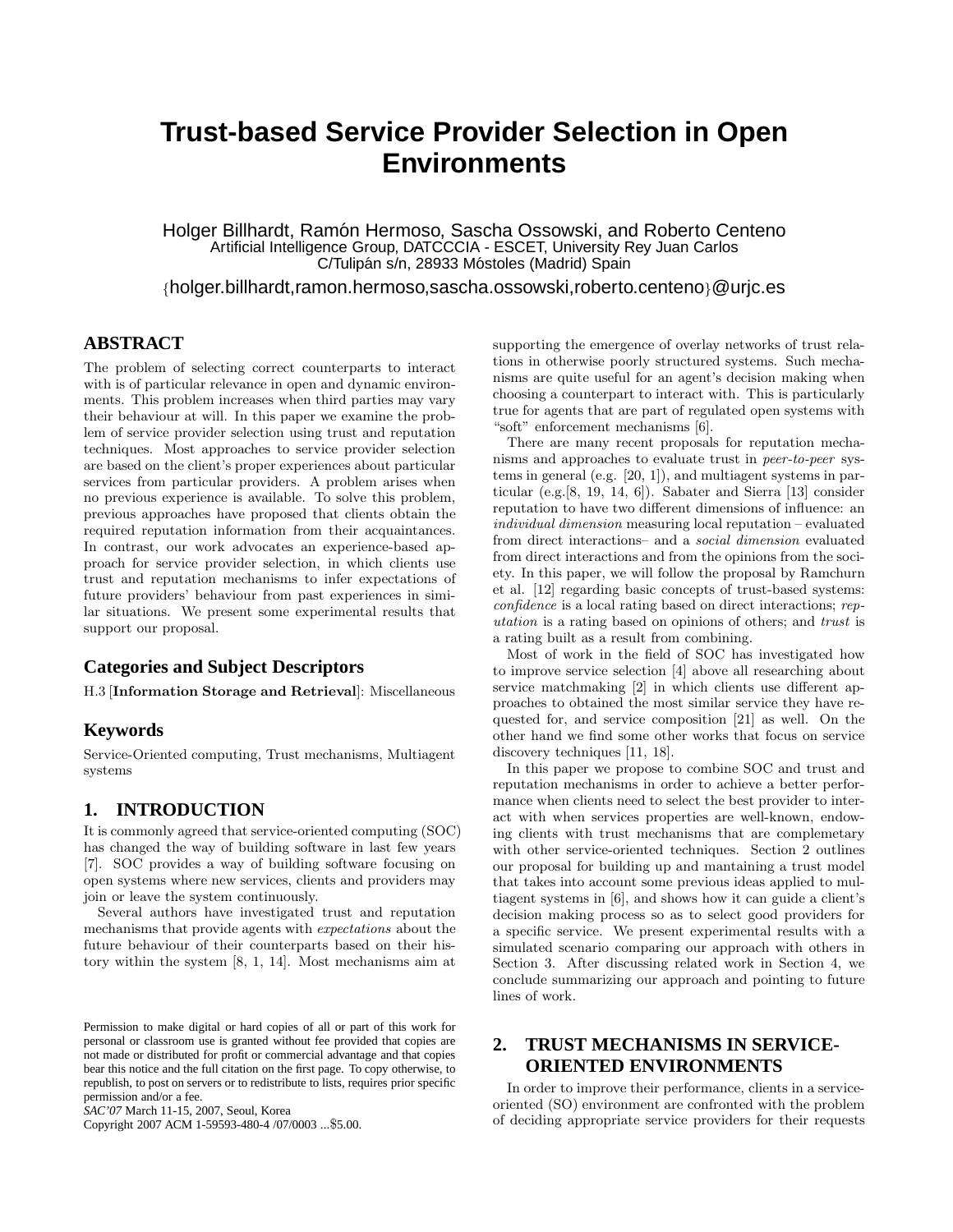according to their own beliefs and goals. Hence, trust and reputation mechanisms should be added as an additional step after traditional phases in services environment as it is presented in Figure 1. These mechanisms do not substitute current techniques, as service discovery or service matchmaking, etc., but are complementary, so that once a client has decided which providers perform the service that it requested, trust mechanisms may be quite useful in order to achieve to select best provider for that service. The reason is twofold: i) with an additional trust layer, a client may discern which provider (among potential service providers) is expected to better perform the requested service and ii) clients' local views are totally subjective, since they base their expectations only on their own perceptions of how good a provider is (even if they ask for extra information about providers to external entities – as other clients or any specified service dedicated to it), so different clients could expect non-similar values of *quality* from the same provider. Another problem emerges from the providers' autonomy, since these could vary their behaviour at will, giving different results to different clients for the same service query. Trust and reputation mechanisms propose solutions that tend to alleviate the effect of these dishonest providers (ii) and also take into account the effect of incompetent providers (i).



Figure 1: Trust integration in a service-oriented scenario

In the following sections we present, first, an adaptation of standard trust and reputation mechanisms to SO environments. Then we show how a client can use additional knowledge, e.g., a shared taxonomy of services, to infer confidence in a provider if no previous experience is available.

#### **2.1 Basic Trust Model for SO Environments**

In line with other approaches [9, 19, 13, 12], a basic trust model for SO environments can be built on the notions of confidence and reputation. A typical situation is that a client C wants to evaluate the trustworthiness of some provider  $P$  performing some service  $S$ . This trustworthiness is denoted as  $t_{C\to \langle P,S\rangle}$ , with  $t_{C\to \langle P,S\rangle} \in [0..1]$ , and it measures the trust  $C$  has in  $P$  being a "good" service performer – a "good provider" – of service  $S$ . In order to build trust, clients can rely on two different measures: their own confidence, and the social reputation of a provider.

Confidence,  $c_{C\rightarrow (P,S)}$ , is obtained from C's own experience in receiving a service of type  $S$  from provider  $P$ . Confidence values regarding past service performings are stored in the client's Local Interactions Table (LIT). This table contains one entry for each provider performing a particular service.  $LIT_C$  denotes client C's LIT. An example is given in table 1.

| $\langle P,S\rangle$     | $c_{C \to \langle P,S \rangle}$ | $r_{C \rightarrow \langle P,S \rangle}$ |
|--------------------------|---------------------------------|-----------------------------------------|
| $\langle p_2,s_5\rangle$ | 0.5                             | $0.3\,$                                 |
| $\langle p_4,s_2\rangle$ | 0.7                             | 0.8                                     |
| $\langle p_2,s_1\rangle$ | 0.9                             | 0.5                                     |
|                          |                                 |                                         |
| $\langle p_9,s_5\rangle$ | 0.4                             | 0.7                                     |

Table 1: A client's Local Interactions Table

Each entry in a LIT contains the following elements: i) the provider/service identifier  $\langle P, S \rangle$ , ii) the client's (C) confidence value for the issue  $(c_{C\to \langle P,S\rangle})$ , and iii) a reliability value  $(r_{C\to \langle P,S\rangle})$ . We suppose  $c_{C\to \langle P,S\rangle} \in [0,1]$  and higher values to represent higher confidence. Initially, the table is empty. A new entry is added, with default values for  $c_{C\rightarrow \langle P,S\rangle}$  and  $r_{C\rightarrow \langle P,S\rangle}$ , after the client has had its first experience with the service/provider pair  $\langle P, S \rangle$ , that is, after the client has used this service from this provider for the first time. Subsequent direct experiences with the same provider/service pair change the confidence value  $c_{C\rightarrow (P,S)}$ . In this sense, we suppose that a client has some kind of mechanism to evaluate the quality of a particular service it has recieved from a particular provider. Let  $g_{\langle P,S \rangle} \in [0..1]$ be such a quality value for the provider/service pair  $\langle P, S \rangle$ . In our work, we use the following equation to update confidence:

$$
c_{C \to \langle P,S \rangle} = \epsilon \cdot c'_{C \to \langle P,S \rangle} + (1 - \epsilon) \cdot g_{\langle P,S \rangle}, \tag{1}
$$

where  $c'_{C \to \langle P,S \rangle}$  is the confidence value in C's LIT before  $g_{\langle P,S\rangle}$  is obtained and  $\epsilon \in [0..1]$  is a parameter specifying the importace given to  $C$ 's past confidence value. Thus, confidence is defined as a meassure for the quality value a client has assigned to a particular service/provider pair in it's own past experiences with that pair.

Reliability  $(r_{C\rightarrow \langle P,S\rangle})$  measures how certain a client is about its own confidence in a particular provider P performing a service S. We suppose  $r_{C\rightarrow \langle P,S\rangle} \in [0..1]$ . Furthermore, we assume that  $r_{C\to \langle P,S\rangle} = 0$  for any tuple  $\langle X, Y \rangle$  not belonging to  $LIT_C$ .

In our approach we propose to calculate reliability by using the approach proposed by Huynh, Jennings and Shadbolt [8, 9], by taking into account the number of interactions a confidence value is based on and the variability of the individual values across past experiences.

A client may build trust directly from its confidence value or it may combine confidence with the social reputation of an issue. The latter is especially necessary if a client has no experience on an issue or if its confidence is not sufficiently reliable. A client can obtain the social reputation of an issue by asking other clients about their opinion on a provider/service pair. Clients that have been asked for their opinion return the corresponding confidence and reliability values from their LIT. Based on confidence and reputation, the trust that client C has in the issue  $\langle P, S \rangle$  (provider P performing the service  $S$ ) can be defined in the following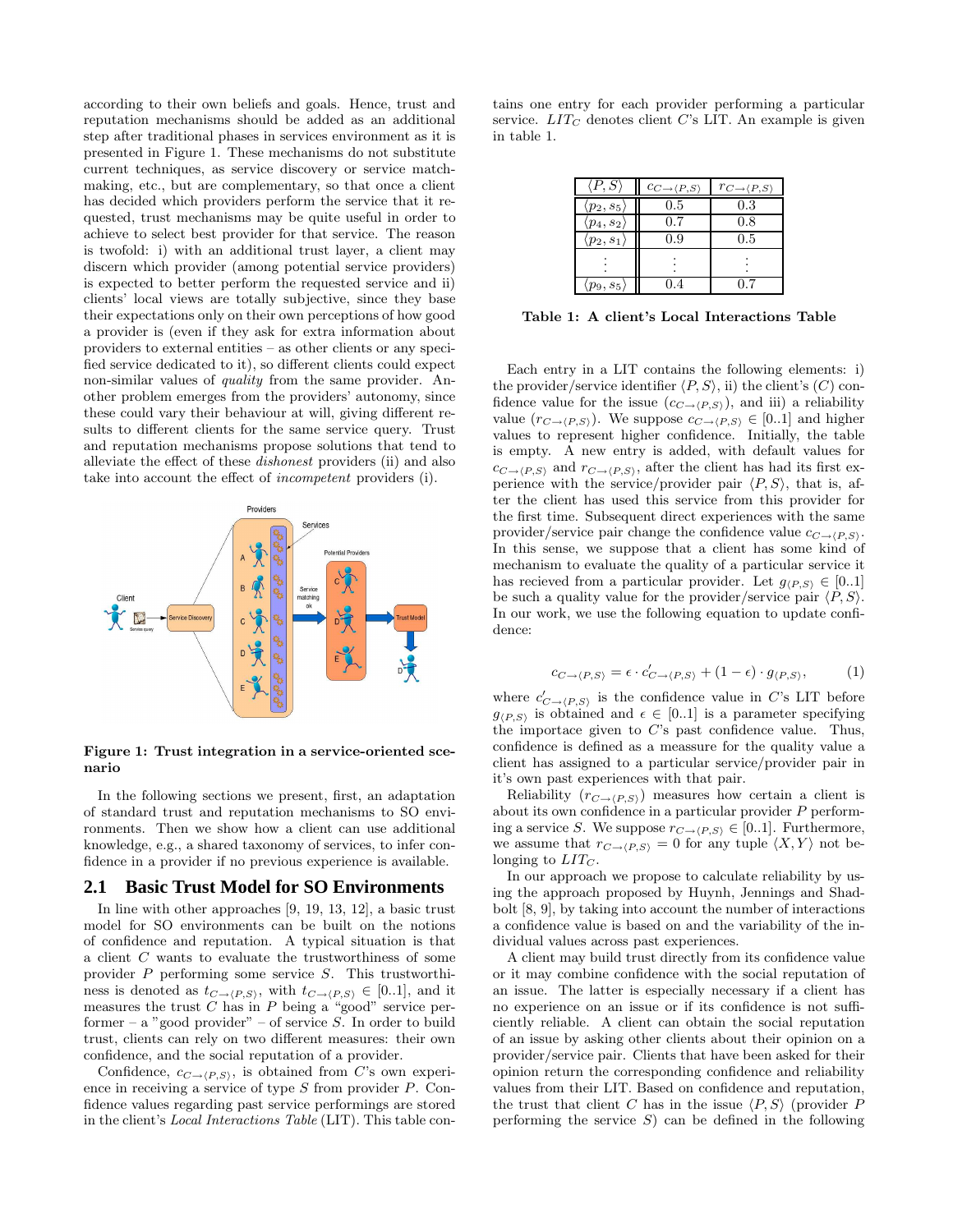way:

$$
t_{C \to \langle P,S \rangle} = \begin{cases} c_{C \to \langle P,S \rangle}, & if \ r_{C \to \langle P,S \rangle} > \theta \\ \sum_{\sum_{X \in NC \cup \{C\}} c_X \to \langle P,S \rangle} w_{X \to \langle P,S \rangle} \\ \frac{\sum_{X \in NC \cup \{C\}} w_{X \to \langle P,S \rangle}}{\sum_{X \in NC \cup \{C\}} w_{X \to \langle P,S \rangle}} & otherwise \end{cases} \tag{2}
$$

Using this formula, trust will be measured at a scale [0..1].  $\theta$  is a threshold for the reliability of C's own confidence values. If the reliability is below this threshold,  $t_{C\rightarrow \langle P,S\rangle}$ is calculated as the weighted mean of the confidence values received from a set of *neighbour clients*  $(NC)$  – a set of other clients  $C$  knows and asks about their opinion. Client  $C$ 's own confidence value is also taken into account.  $w_{X\to \langle P,S\rangle}$ is the weight given to client X's confidence in the pair  $\langle P, S \rangle$ . This weight can be calculated as follows:

$$
w_{X \to \langle P, S \rangle} = \begin{cases} r_{X \to \langle P, S \rangle} \cdot \alpha, & \text{if } X = C \\ r_{X \to \langle P, S \rangle} \cdot (1 - \alpha), & \text{otherwise} \end{cases}
$$
 (3)

where  $\alpha \in [0..1]$  is a parameter specifying the importance given to C's own confidence value. For values of  $\alpha > 0.5$ , a client relies stronger on its own experience than on the opinions obtained form others.

#### **2.2 Confidence Inference using Service Similarities**

Applying trust mechanism in service selection may improve the overal utility of clients. This is because out of a set of multiple providers for the same service the clients tend to select the provider that potentially offers the best service. In the framework proposed in section 2.1, as a first choice a client selects the provider based on its own experiences. However, if no direct experiences are available then a client relies on the opinion of others. The second choice, that is, the use of third party information, may have several shortcomings, especially in open environments. First, it is not easy to determine who should be asked for its opinion. Second, it is not clear how reliable the responses are. Thus, a client should avoid asking others if possible. In this section we propose a way to estimate confidence (and trust) values for particular provider/service pairs based on past experiences with similar services. These values can be used as an alternative or in combination with social reputation if no direct experiences are available.

Our approach has been introduced in [6] for agents acting in virtual organisations. It is based on the claim that, in general, agents behave in a similar way in similar interactions and playing similar roles. We believe that the same idea applies to service-oriented computing:

- Services from the same provider will have a similar quality.
- Considering a single provider, the more similar its services the more similar will be the quality of these services.

Formally, we assume that for any service  $S'$ , with  $S' \neq S$ , the value  $c_{C\rightarrow (P,S')}$  is an approximation for  $c_{C\rightarrow (P,S)}$ . Furthermore, the more similar  $S'$  and  $S$  the more similar will be the values  $c_{C\rightarrow (P,S')}$  and  $c_{C\rightarrow (P,S)}$ . Based on this assumption, we propose the following equation for calculating confidence:

$$
c_{C \to \langle P,S \rangle} = \frac{\sum\limits_{(X,Y) \in LIT_C} c_{C \to \langle X,Y \rangle} \cdot r_{C \to \langle X,Y \rangle} \cdot sim(\langle X,Y \rangle, \langle P,S \rangle)}{\sum\limits_{(X,Y) \in LIT_C} r_{C \to \langle X,Y \rangle} \cdot sim(\langle X,Y \rangle, \langle P,S \rangle)}
$$
(4)

Using equation 4, each entry from client  $C$ 's LIT has an influence in the calculation of  $c_{C\rightarrow (P,S)}$ . The weight given to an entry is determined by the similarity of the provider/service key to the key  $\langle P, S \rangle$  and by the reliability of the confidence value.  $sim(\langle X, Y \rangle, \langle P, S \rangle)$  can be computed as the product of the similarities of the individual elements (provider and service), as defined in the following equation:

$$
sim(\langle X, Y \rangle, \langle P, S \rangle) = sim_p(X, P) \cdot sim_s(Y, S) \tag{5}
$$

where  $sim_p(X, P)$ ,  $sim_s(Y, S) \in [0..1]$  measure the similarity between providers and services, respectively, and the expression  $\mathit{sim}_p(X, P)$  is defined as follows<sup>1</sup>:

$$
sim_p(X, P) = \begin{cases} 1, & if \ X = P \\ 0, & otherwise \end{cases}
$$
 (6)

As many other organisational models, a SO system may provide shared taxonomies to describe services in a hierarchy. If this is the case,  $sim_s(S, S')$  can be implemented by some closeness functions that estimates the similarity between two services on the basis of their closeness in the service hierarchy. In particular, we can use a simple formula – as described in the next section – or some other, more complex equations like those described in [10] or [5].

#### **3. EXPERIMENTAL RESULTS**

In this section we present some experiments that show how the overall utility of a client improves over time if it selects service providers out of a set of possible candidates by using confidence information. Furthermore, we evaluate the confidence inference model presented in section 2.2 and compare it to a basic confidence model.

In the experiments, we used a testbed which has been developed in the framework of our work on trust and reputation mechanisms for virtual organizations. This testbed simulates a client/provider environment where a number of providers are offering different services and a number of clients want to use those services. A client/provider interaction is simulated as follows:

- 1. A goal is generated for a client and in order to reach that goal the client has to use a particular service.
- 2. The client obtains all providers that are offering the required service.
- 3. Out of the set of possible providers, the client selects one by using a specific confidence model.
- 4. The service provisioning is simulated. This step basically consists in the generation of a quality value for the selected provider/service pair  $(g_{(P,S)})$  which can be used by the client as an evaluation meassure for the received service.

<sup>1</sup>Equations 4 and 5 allow for the use of a proper similarity function between service providers. This corresponds to the assumption that similar providers will provide a similary quality of service.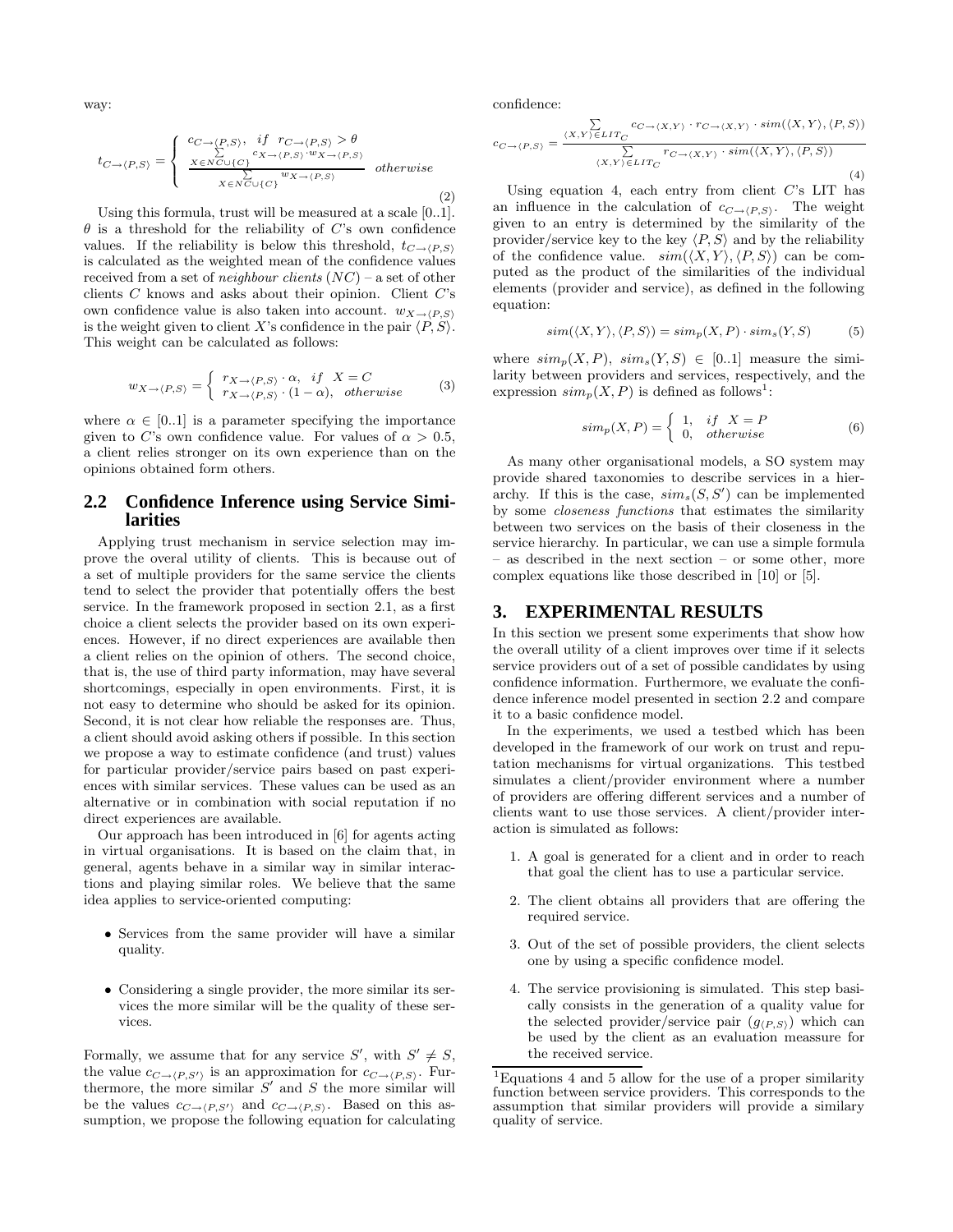As it can be seen, our testbed simplifies the problem of service provider selection. A client only concentrates on selecting a provider out of a set of providers that are offering a requested service. That is, given a client's service request, the testbed returns a relation of all providers that offer this service. In a real world SO scenario, obtaining such a list is a very difficult problem itself and would require service discovery and service matching techniques.

The quality value  $(g_{\langle P,S \rangle})$  which is generated in step 4 represents a concrete experience of a client regarding a particular provider/service pair  $\langle P, S \rangle$ . The values are generated from a normal probability distribution which is assigned at startup to each provider/service pair<sup>2</sup>. The values of  $g_{(P,S)}$ are cut to the intervall [0..1]. In this way, the testbed simulates that the quality of a service from a provider is always similar with some variations.

The next subsections specify the test scenario and explain the experimental setup. Afterwards, we present some graphical results.

#### **3.1 The Tourism Scenario**

As a test scenario we use different services that are provided by different travel agencies and clients who look for such travel services. As described in section 2.2, in order to evaluate our confidence inference approach we need a similarity meassure for services. In this regard, we suppose that a taxonomy is provided which presents a conceptual hirarchy of the different services. Figure 2 presents the services and the taxonomy we used.

#### **3.2 Metrics and Models**

In the experiments we tested the following three different confidence models:

- Random Model: this model makes clients choose a provider randomly among potential candidates – those which provide the service that client is looking for. Thus, the selection is not based on any experience at all.
- Basic Model: in this model a client makes its decision by evaluating the potential providers based on its confidence values stored in its LIT. If a client has sufficient experience about a provider/service pair, it uses this confidence to evaluate the provider. If no previous experience is available, a provider is selected randomly.
- Inference Model: this model implements our confidence inference approach as described in section 2.2. Similar to the basic model, if a client has sufficient experience about a provider/service pair, it uses its confidence value to evaluate the provider. However, if insufficient previous experience is available (e.g., the reliability of a provider/service pair in a client's LIT is lower than  $\Theta$ ), then the client uses equation 4 to infer a confidence value based on its experience with the same provider but for different services.

Given a service taxonomy as the one presented in Figure 2, we use the following formula to calculate the similarity between services in the inference model:

$$
sim_s(x,y) = 1 - \frac{h}{h_{MAX}} \tag{7}
$$

where  $x, y$  are services, h is the number of hops to reach concept y from x in the services taxonomy, and  $h_{MAX}$  is the longest possible path between any pair of concepts in the taxonomy.

The probability distributions assigned at startup to each provider/service pair is generated according to the service taxonomy. Given a provider P offering two services S and  $S'$ , the closer  $S$  and  $S'$  are in the taxonomy the more similar will be the probability distributions assigned to the pairs  $\langle P, S \rangle$  and  $\langle P, S' \rangle$ . Thus, the more similar will be the quality of the services  $S$  and  $S'$  from provider  $P$ .

#### **3.3 Results**

This section summarizes the experimental results. We ran the same experiment for all three models with the same scenario, using the same number of clients, goals, services and providers. In particular, we used a collection of 20 clients and 20 providers. Results for this paper have been obtained from a collection of 40000 generated goals (service requests). In the *inference model* we used  $\Theta = 0.3$ . Furthermore, we repeated each experimental run 5 times with an different random seed. The presented results correspond to the average of these five runs.

Figure 3 shows the evolution of the overall system utility over the number of interactions that have taken place. The overal system utility is calculated as the average of the utilities of all individual clients. As utility values we use the quality values a client obtains after using a service. As it can be observed, that the utility improves with the number of interactions if a confidence model is used to select the "best" out of a set of possible providers for a requested service. Both confidence models are clearly better than a random provider selection. Furthermore, it can be observed that the utility improves as the clients gain more experience, that is, as more interactions take place. Regarding the difference between both confidence models, the inference model performs better than the basic model. As it was expected, this holds especially at the beginning, e.g., when the clients have no or very few direct experience. It is in this case that the clients can use experiences about similar services in order to evaluate an unknown provider/service pair.



Figure 3: Overall simulation results for the settings: 20 clients, 20 providers and 40000 service requests

<sup>2</sup>The mean and variance of a provider/service pair is selected randomly such that  $\mu \in [0..1]$  and  $\sigma^2 \in [0..0.25]$ .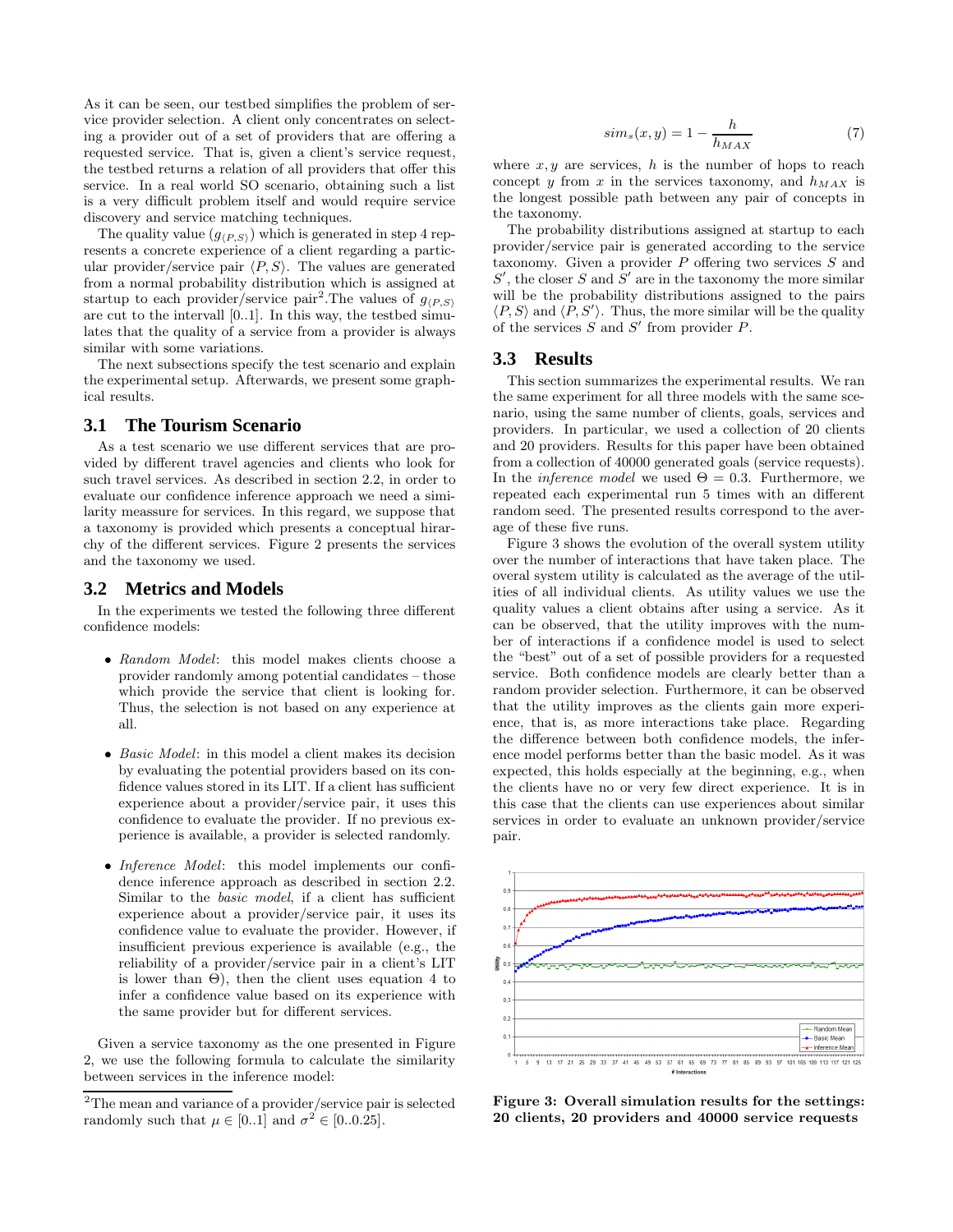

Figure 2: Services taxonomy for tourism scenario

As it is reasonable to hope, client utility behaves in a similar way as global utility. An example of the curves for just one individual client is given in figure 4. As it can be seen in this figure, the difference between the inference model and the basic model degrades as the client carries out more interactions, e.g., it gains more experience. In fact, both curves tend to the same maximum.



Figure 4: Client utility using three different models

# **4. DISCUSSION**

Previous approaches for service provider selection are mostly based on service matching, the received service, etc. However, our proposal focuses on (as a first step) endowing agents with a local and faster way of evaluating expectations about providers behaviour, quite important when entities (clients and providers) are living in changing and heterogeneous environments.

In contrast to other approaches to trust systems (most of them based on reputation distribution), we have presented a way of evaluating trust at a local level that emphasizes the different experiences of agents from past interactions. The FIRE model proposed by Huynh, Jennings and Shadbold [8] is also concerned with interaction trust and role-based trust. As in our approach, the former is built from direct experience of an agent, while the latter is the rating that results

from role-based relationships between agents. Nevertheless, the FIRE model does not consider inference in similar situations.

In the approach proposed by Sen and Sajja [15] a trust model for selecting processor agents for processor tasks is put forward. Agents select the best processor taking into account others' opinions about it. We suggest using past experiences first, since they are more reliable and a provider that is trustworthy for one client need not be so for another.

The model proposed by Sabater and Sierra [14] also exploits ontologies to make up trust values. Nevertheless, it does not consider taxonomies (or ontologies in its work) in the sense we do, and thus they do not use them to infer trust from past client's experience.

The trust model by Ramchurn et al. [12] is based on direct and indirect multi-agent interactions for establishing contracts between agents in electronic institutions[3]. Still, it does not account for systems with "soft" enforcement mechanisms, where norms and behaviour rules can be transgressed.

Sensoy and Yolum [16] propose an approach for distributed service selection that allows clients to capture their experiences with the service providers using ontologies. This is based on the exchange of detailed experiences of different clients. However, we argue that clients should first use their own past experiences before asking for the expertise from others.

# **5. CONCLUSION**

In this paper we have presented results of applying our previous work in [6] to service-oriented computing, aimed at using trust and reputation mechanisms in clients which have to decide which service providers to request. We have emphasised the problem of finding "good" service providers, even if no previous services have been perfomed before. We have endowed our model with inference capabilities exploiting a shared *taxonomy* of services.

In future work, we plan to extend our model with social reputation capabilities, and study the problem of dishonest and non-cooperative providers. Furthermore, we will focus on developing an extension of our testbed to study evolutionary situations where a huge number of entities perform